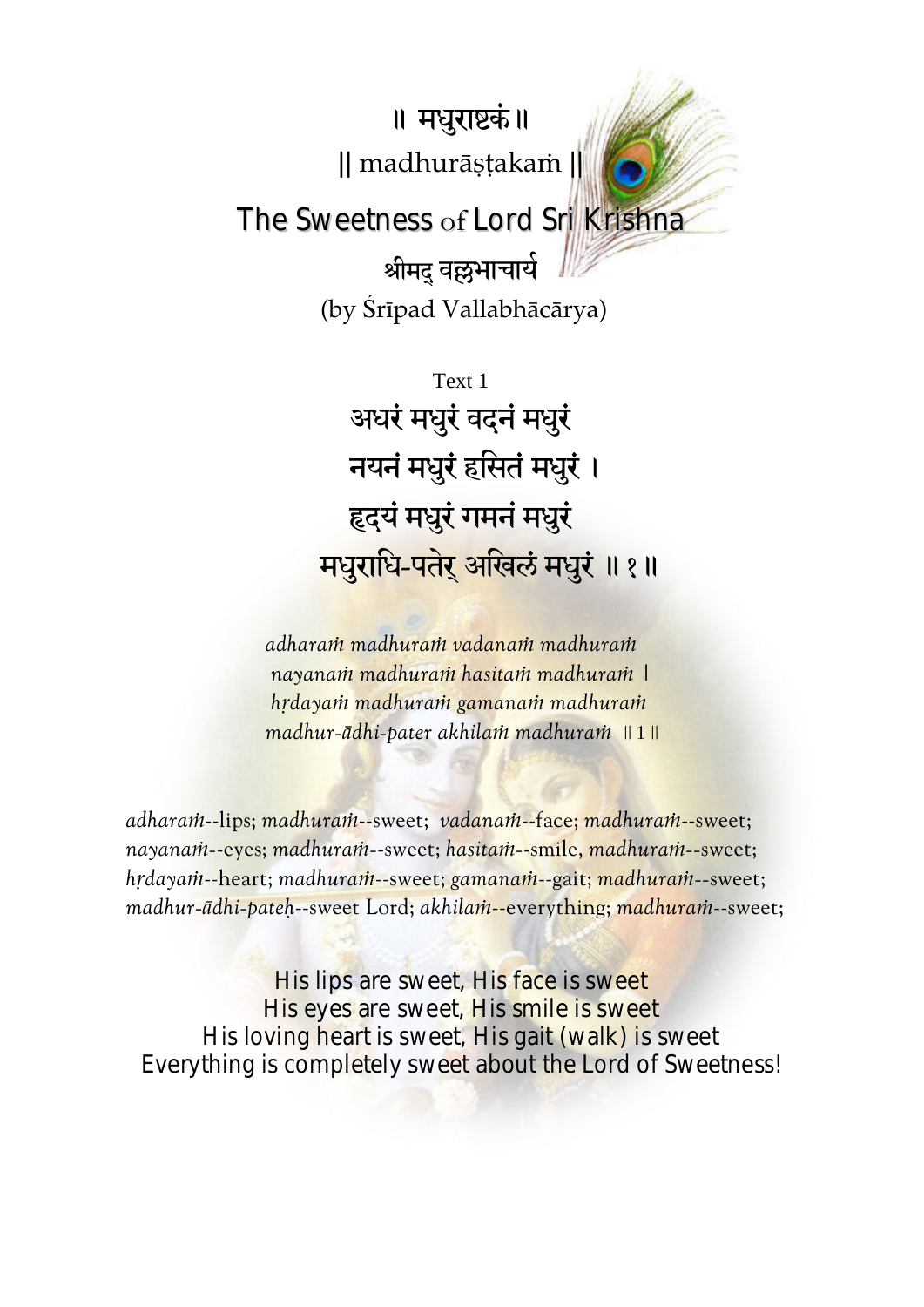

Text2 वचनं मधुरं चरितं मधुरं वसनं मधुरं वलितं मधुरं । चलितं मधुरं भ्रमितं मधुरं मधुराधि-पतेर् अखिलं मधुरं ॥२॥

*vacanaṁ madhuraṁ caritaṁ madhuraṁ vasanaṁ madhuraṁ valitaṁ madhuraṁ | calitaṁ madhuraṁ bhramitaṁ madhuraṁ madhur-ādhi-pater akhilaṁ madhuraṁ* || 2 ||

*vacanaṁ*--words; *madhuraṁ*--sweet; *caritaṁ*--character; *madhuraṁ*--sweet; *vasanaṁ*--garments; *madhuraṁ*--sweet; *valitaṁ*--posture; *madhuraṁ*--sweet; *calitaṁ*--movements; *madhuraṁ*--sweet; *bhramitaṁ*--roaming; *madhuraṁ*--sweet; *madhur-ādhi-pateù*--sweet Lord; *akhilaṁ*--everything; *madhuraṁ*--sweet;

His words are sweet, His character is sweet, His dress (garment) is sweet, His posture is sweet, His movements are sweet, His wandering (roaming) is sweet, Everything is completely sweet about the Lord of Sweetness.

|| madhurāṣṭakaṁ ||

Text 3 वेणुर् मधुरो रेणुर् मधुरः ।<br>। ्<br>।<br>। ्पाणिर् मधुरः पादौ मधुरौ <mark>।</mark> नृत्यं मधुरं सख्यं मधुरं मधुराधि-पतेर् अखिलं मधुरं ॥३॥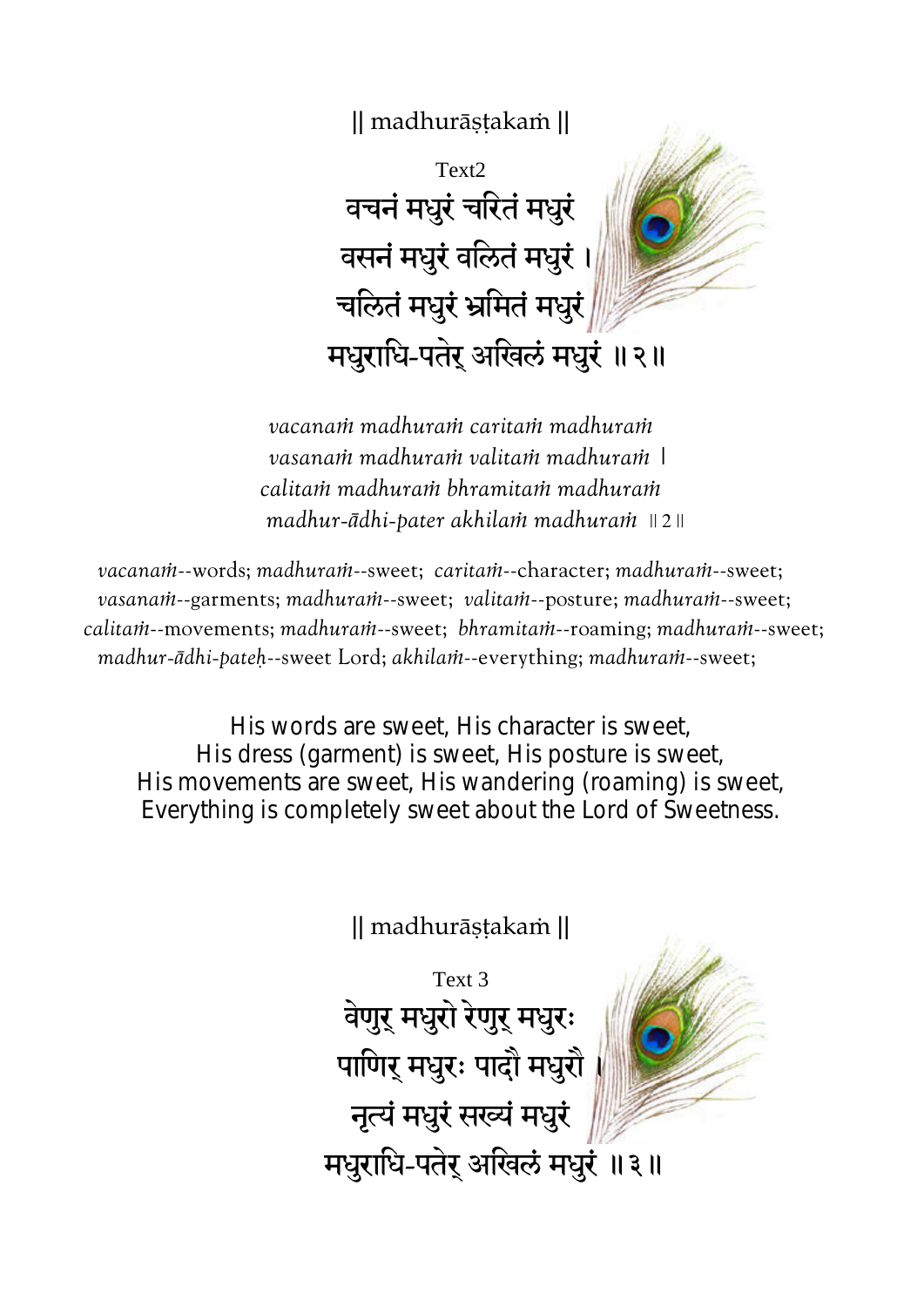*veṇur madhuro reṇur madhuraḥ pāṇir madhuraḥ pādau madhurau | nṛtyaṁ madhuraṁ sakhyaṁ madhuraṁ madhur-ādhi-pater akhilaṁ madhuraṁ* || 3 ||

*veṇur*--flute; *madhuro*--sweet; *reṇur*--dust of lotus feet; *madhuraḥ*--sweet; *pāṇir*--lotus hands; *madhuraḥ*--sweet; *pādau*--lotus feet; *madhurau*--sweet; *nṛtyaṁ*--dancing; *madhuraṁ*--sweet; *sakhyaṁ*--friendship; *madhuraṁ*--sweet; *madhur-ādhi-pateù*--sweet Lord; *akhilaṁ*--everything; *madhuraṁ*--sweet;

His flute-playing is sweet, His foot-dust is sweet, His lotus hands are sweet, His lotus feet are sweet, His dancing is sweet, His friendship is sweet, Everything is completely sweet about the Lord of Sweetness.

|| madhurāṣṭakaṁ ||

Text 4 गीतं मधुरं पीतं मधुरं भुक्तं मधुरं सुप्तं मधुरं। रूपं मधुरं तिलकं मधुरं मधुराधि-पतेर् अखिलं मधुरं ॥४॥

*gītaṁ madhuraṁ pītaṁ madhuraṁ bhuktaṁ madhuraṁ suptaṁ madhuraṁ | rūpaṁ madhuraṁ tilakaṁ madhuraṁ madhur-ādhi-pater akhilaṁ madhuraṁ* || 4 ||

*gītaṁ*--song; *madhuraṁ*--sweet; *pītaṁ*--drinking; *(pītaṁ*--*yellow dress)*; *bhuktaṁ*--enjoyment; *madhuraṁ*--sweet; *suptaṁ*--sleeping; *madhuraṁ*--sweet; *rūpaṁ*--form; *madhuraṁ*--sweet; *tilakaṁ*--tilaka; *madhuraṁ*--sweet; *madhur-ādhi-pateù*--sweet Lord; *akhilaṁ*--everything; *madhuraṁ*--sweet;

> His song is sweet, His drinking is sweet, His eating is sweet, His sleeping is sweet,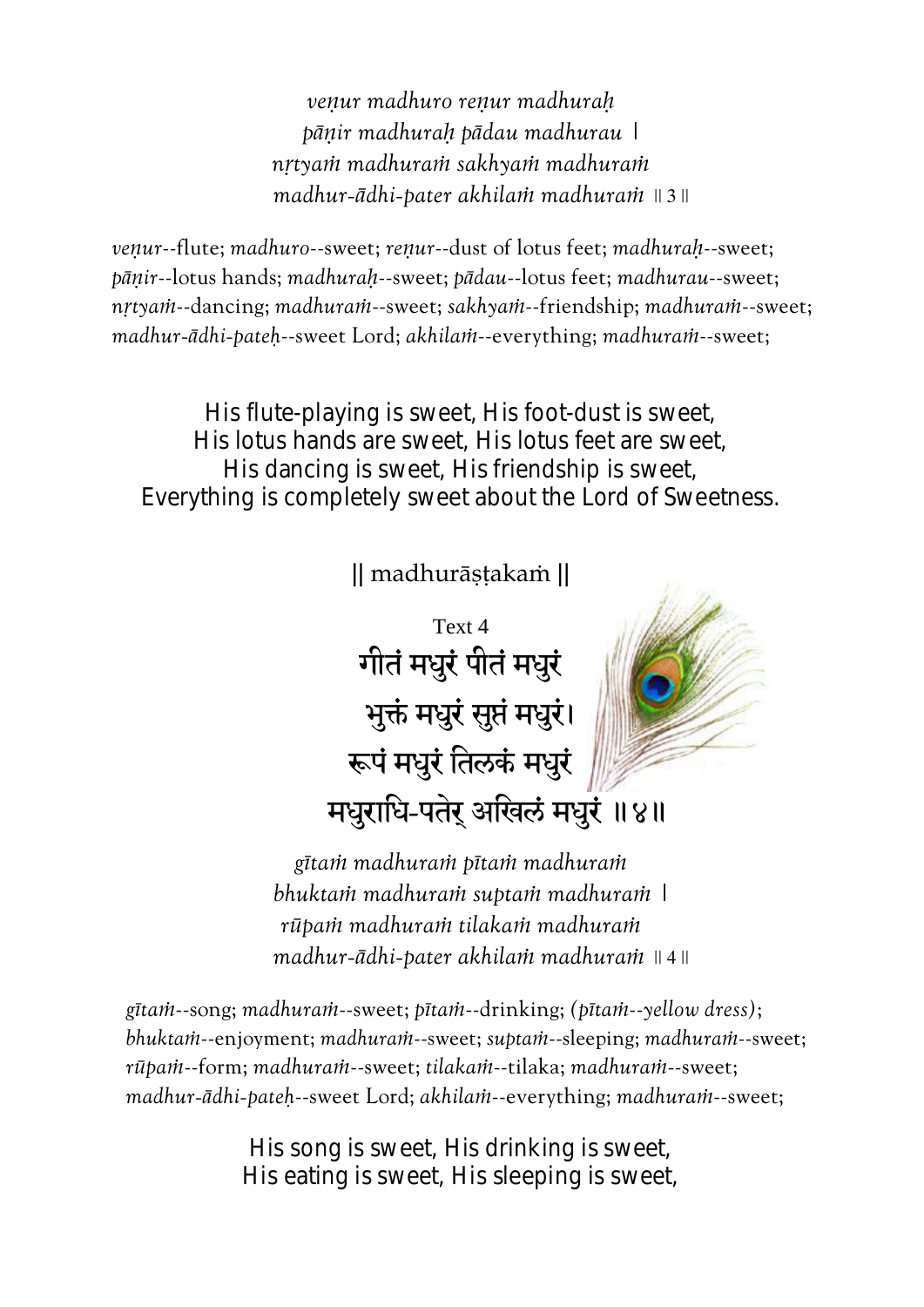His beautiful form is sweet, His Tilaka (mark on the forehead) is sweet, Everything is completely sweet about the Lord of Sweetness.

|| madhurāṣṭakaṁ ||

Text 5 करणं मधुरं तरणं मधुरं हरणं मधुरं रमणं मधुरं। वमितं मधुरं शमितं मधुरं मधुराधि-पतेर् अखिलं मधुरं ॥५॥

*karaṇaṁ madhuraṁ taraṇaṁ madhuraṁ haraṇaṁ madhuraṁ ramaṇaṁ madhuraṁ| vamitaṁ madhuraṁ śamitaṁ madhuraṁ madhur-ādhi-pater akhilaṁ madhuraṁ* || 5 ||

*karaṇaṁ*--deeds; *madhuraṁ*--sweet; *taraṇaṁ*--conquest; *madhuraṁ*--sweet; *haraṇaṁ*--stealing; *madhuraṁ*--sweet; *ramaṇaṁ*--love sports; *madhuraṁ*--sweet; *vamitaṁ*--oblations; *madhuraṁ*--sweet; *śamitaṁ*--countanance; *madhuraṁ*--sweet; *madhur-ādhi-pateù*--sweet Lord; *akhilaṁ*--everything; *madhuraṁ*--sweet;

His deeds (activities) are sweet, His conquest (liberating) is sweet, His thieving (stealing) is sweet, His love-sports are sweet, His oblations (offerings) are sweet, His countenance is sweet, Everything is completely sweet about the Lord of Sweetness.

|| madhurāṣṭakaṁ ||

Text 6 गुञ्जा मधुरा माला मधुरा यमुना मधुरा वीची मधुरा सलिलं मधुरं कमलं मधुरं मधुराधि-पतेर् अखिलं मधुरं ॥ ६ ॥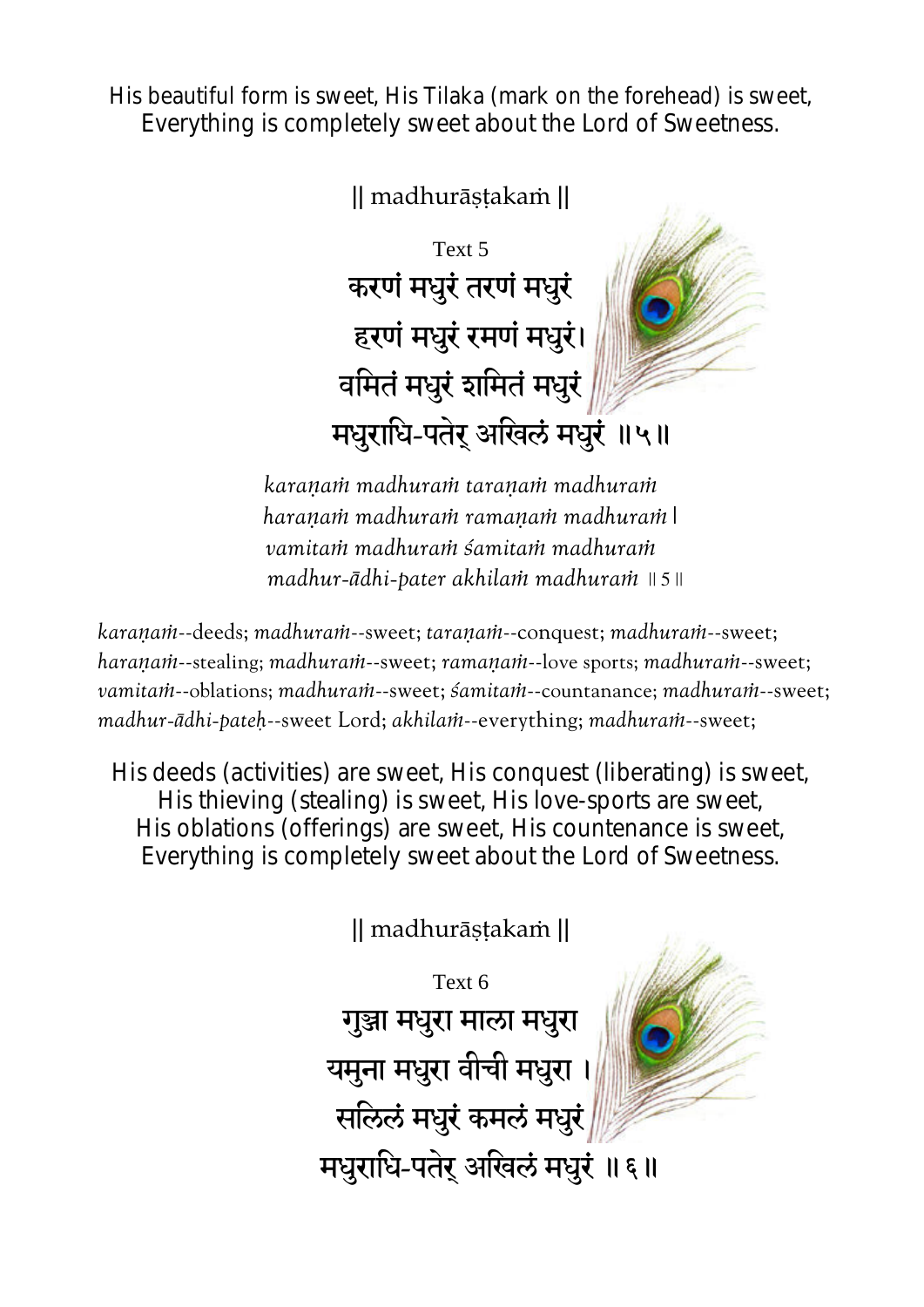*guñjā madhurā mālā madhurā yamunā madhurā vīcī madhurā | salilaṁ madhuraṁ kamalaṁ madhuraṁ madhur-ādhi-pater akhilaṁ madhuraṁ* || 6 ||

*guñjā*--gunja-necklace; *madhurā*--sweet; *mālā*--garland; *madhurā*--sweet; *yamunā*--yamuna; *madhurā*--sweet; *vīcī*--rippling waves; *madhurā*--sweet; *salilaṁ*--water; *madhuraṁ*--sweet; *kamalaṁ*--lotus; *madhuraṁ*--sweet; *madhur-ādhi-pateù*--sweet Lord; *akhilaṁ*--everything; *madhuraṁ*--sweet;

His gunja-berry necklace is sweet, His flower garland is sweet, sweet is the Yamuna river, and sweet are her rippling waves, her water is sweet, and sweet are the lotus flowers also, Everything is completely sweet about the Lord of Sweetness.



*gopī madhurā līlā madhurā yuktaṁ madhuraṁ muktaṁ madhuraṁ dṛṣṭaṁ madhuraṁ śiṣṭaṁ madhuraṁ madhur-ādhi-pater akhilaṁ madhuraṁ* || 7 ||

*gopī*--gopi (cowherdgirls); *madhurā*--sweet; *līlā*--pastimes; *madhurā*--sweet; *yuktaṁ*--meeting, union; *madhuraṁ*--sweet; *muktaṁ*--deliverance; *madhuraṁ*--sweet; *dṛṣṭaṁ*--sidelong glances; *madhuraṁ*--sweet; *śiṣṭaṁ*--courtesy; *madhuraṁ*--sweet; *madhur-ādhi-pateù*--sweet Lord; *akhilaṁ*--everything; *madhuraṁ*--sweet;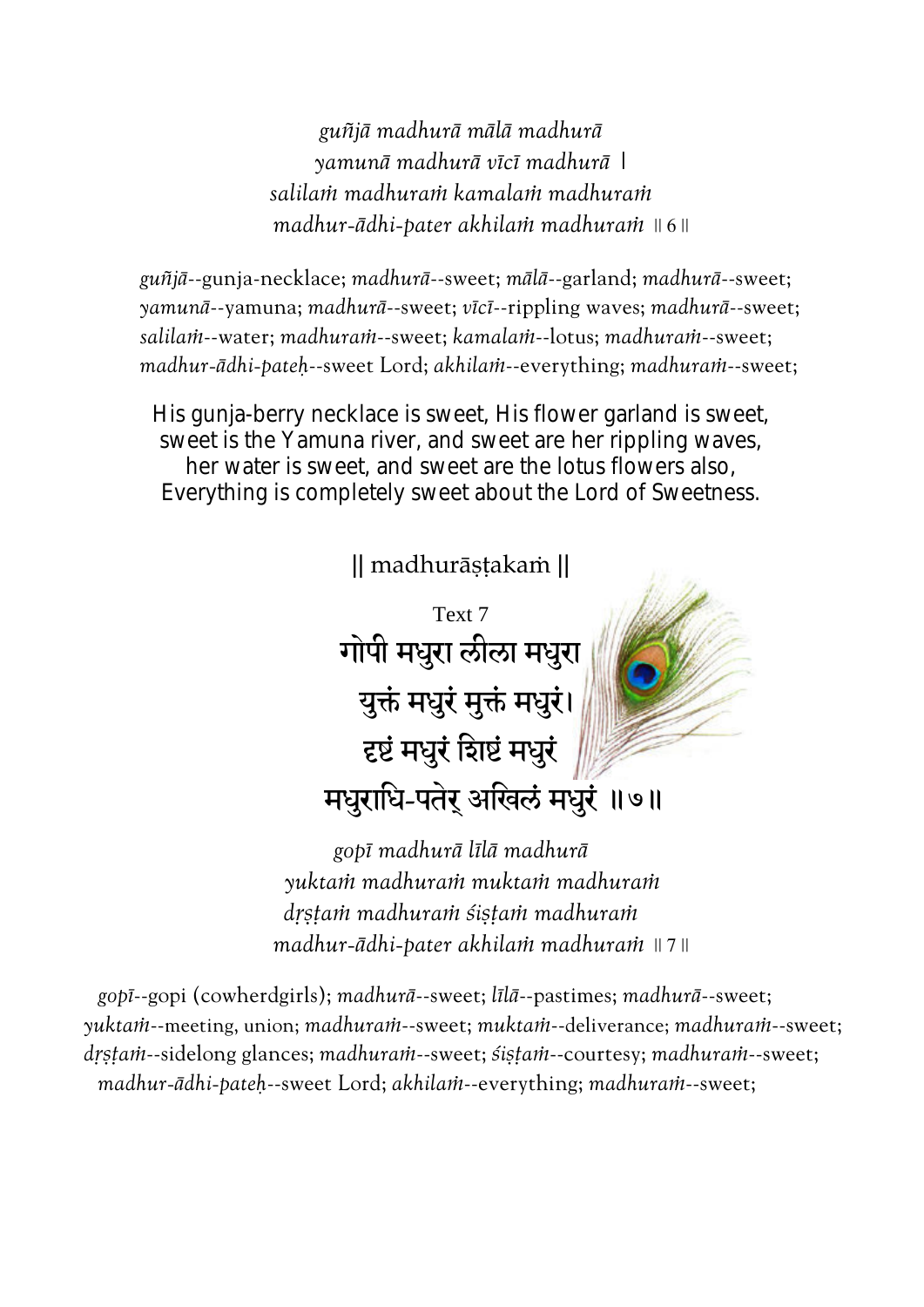His gopis (cowherd girlfriends) are sweet, His pastimes (plays) are sweet, His union (meeting him) is sweet, His deliverance (rescue) is sweet, His sidelong glances are sweet, His courtesy (etiquette) is sweet, Everything is completely sweet about the Lord of Sweetness.

|| madhurāṣṭakaṁ || Text 8 गोपा मधुरा गावो मधुरा यष्टिर् मधुरा सृष्टिर् मधुरा । दलितं मधुरं फलितं मधुरं $\vert$ मधुराधि-पतेर् अखिलं मधुरं ॥८॥

*gopā madhurā gāvo madhurā yaṣṭir madhurā sṛṣṭir madhurā | dalitaṁ madhuraṁ phalitaṁ madhuraṁ madhur-ādhi-pater akhilaṁ madhuraṁ* || 8 ||

*gopā*--gopa, cowherd boys; *madhurā*--sweet; *gāvo*--cows; *madhurā*--sweet; *yaṣṭir*--cane, staff; *madhurā*--sweet; *sṛṣṭir*--creation; *madhurā*--sweet; *dalitaṁ*--victory; *madhuraṁ*--sweet; *phalitaṁ*--fruition; *madhuraṁ*--sweet; *madhur-ādhi-pateù*--sweet Lord; *akhilaṁ*--everything; *madhuraṁ*--sweet;

His gopas (cowherd boyfriends) are sweet, His cows are sweet, His cane (herding-stick) is sweet, His creation is sweet, His victory (trampling) is sweet, His accomplishment (fruition) is sweet, Everything is completely sweet about the Lord of Sweetness.

## ॥ इति श्रीमद् वल्लभाचाये विरचितं मधुराष्टकं संपूर्णम् ॥

**||** iti śrīmad vallabhācārya viracitaṁ madhurāṣṭakaṁ saṁpūrṇam **||** 

Thus ends the the eight stanza hymn madhurāstakam composed by śrīpad vallabha-ācārya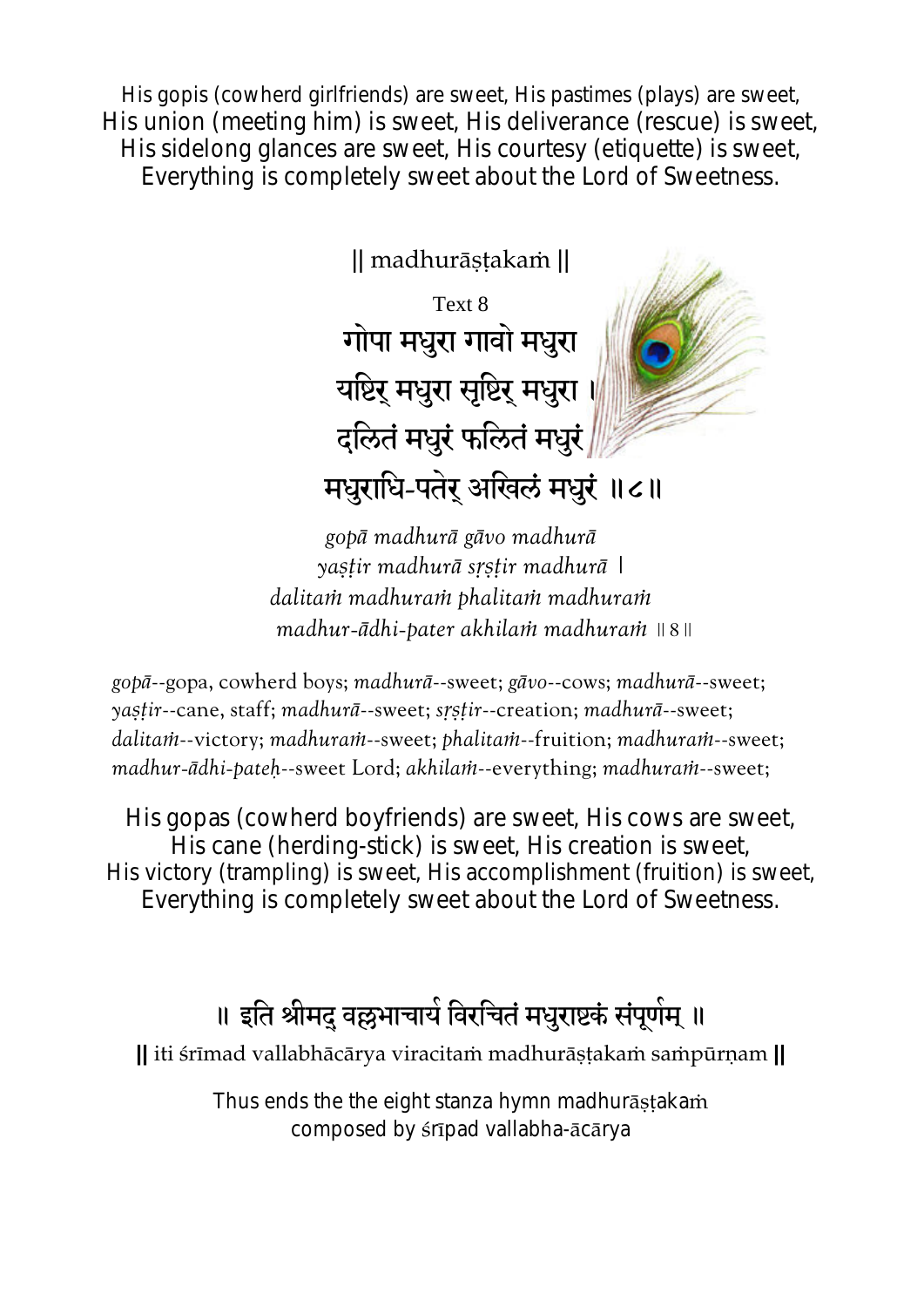## ॥ मधुराष्टकं॥

## || madhurāṣṭakaṁ || T The Sweetness of Lord Sri Krishna By Vallabha Acharya



**Vallabha Acharya** 

The Madhurasthakam, composed by Sri Vallabhacharya (1478 A.D), is a unique stotra, describing the sweetness of Lord Sri Krishna.

Madhurashtakam was originally written in Sanskrit and is easily understood. Only one word, *madhuram*, is repeated seven times each in this ashtakam (poem with eight verses)!

The Madhurasthakam uses just one adjective, "madhuram", meaning sweet or beautiful etc., to describe the lovely attributes of Lord Sri Krishna's beautiful form, who is the master of Sweetness and Sweetness personified.

It is evident from the ashtakam that the devotee is fascinated to have a look at not only the beautiful divine sweet form [sarvanga sundara rupam] of Lord Krishna but also the very existence of the Lord -- by way of His moves, plays, pastimes, etc.

Thus says the devotee: "The Lord of Mathura, Krishna, is sweet, sweet and nothing but sweet! Even ambrosia and nectar may satiate after some time, but concerning the sweetness of the Divine Lord, one cannot have enough of it. Krishna's lips are very sweet, his beautiful face is sweet, his beautiful black eyes with sidelong glances are sweet, his enchanting smile is even sweeter, his love-sports are sweet and his three-fold bend form is very sweet. O Lord of sweetness, everything about You is completely sweet, You are sweetness personified. "